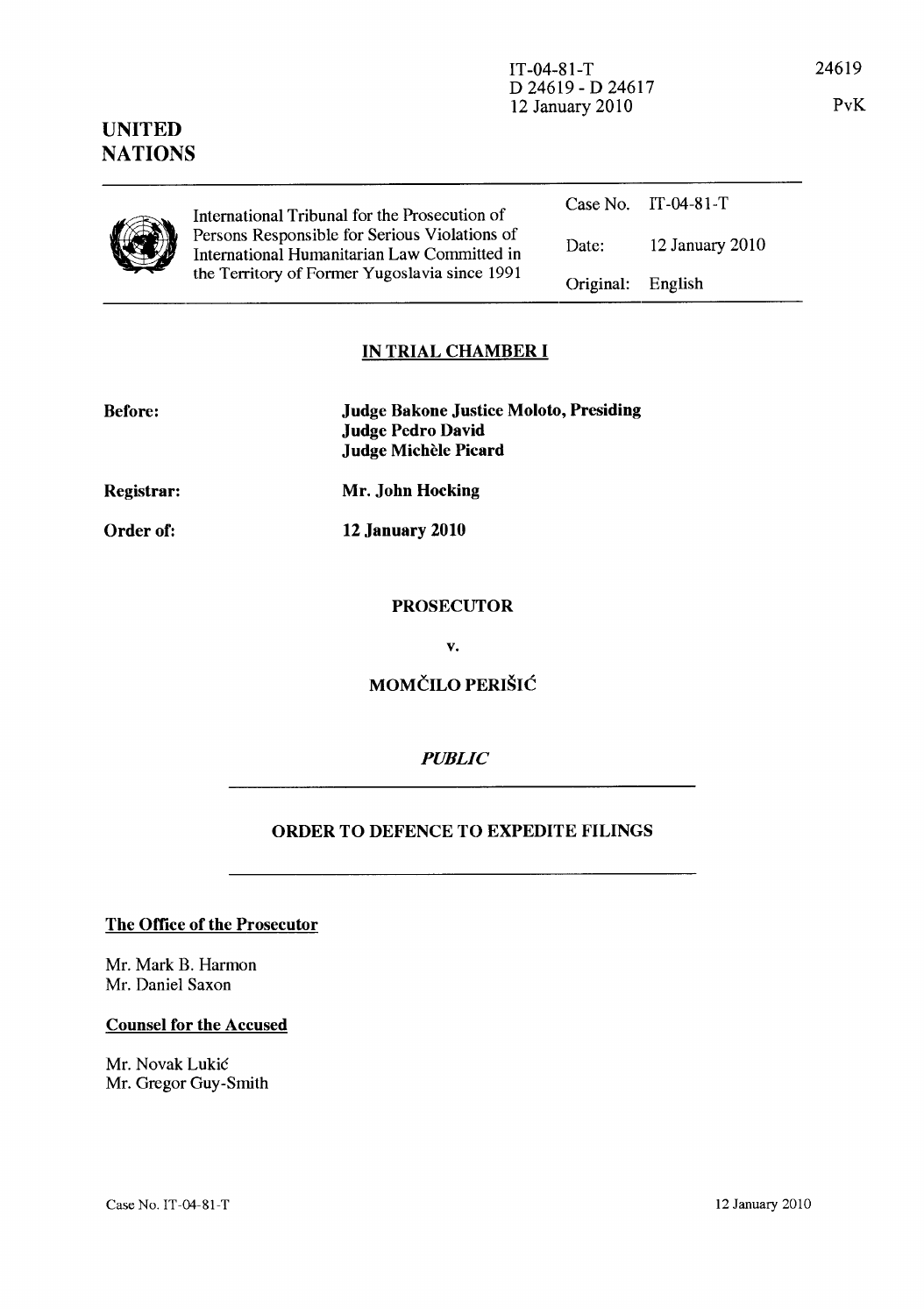**TRIAL CHAMBER I** ("Trial Chamber") of the International Tribunal for the Prosecution of Persons Responsible for Serious Violations of International Humanitarian Law Committed in the Territory of the former Yugoslavia since 1991 ("Tribunal");

**BEING SEISED** of the Prosecution's "Prosecution Motion to Add Garry Selsky as a 92 *his*  Witness, with Public Annex A and Confidential Annex B" ("Selsky Motion"), and the "Prosecution Motion to Re-call Witness Randall", ("Randall Motion"), each filed on 11 January 2010;

**CONSIDERING** that the issues regarding the addition of Garry Selsky to the 65 fer witness list and the admission of his statement into evidence pursuant to Rule 92 *his* of the Rules of Procedure and Evidence ("Rules") have been argued at length by the Prosecution and Defence in their submissions relating to documents marked for identification during the Prosecution's case; $\frac{1}{1}$ 

**CONSIDERING** that the Randall Motion pertains to the origin of exhibit P600, which the Prosecution and Defence have already discussed,<sup>2</sup> and that the Prosecution submits that witness Bretton Randall is available at the Trial Chamber's convenience until 31 January  $2010$ ;

**NOTING** that on 12 November 2009 the Trial Chamber scheduled the Defence to begin its case on 25 January 2010;<sup>4</sup>

**FINDING** there to be good cause for advancing the Defence responses to both motions to ensure the expeditious proceeding of the trial;

**PURSUANT** to Rules 54, 126 *his* and 127 of the Rules;

**HEREBY ORDERS** the Defence to file responses to the Selsky Motion and Randall Motion, if any, by noon on Monday, 18 January 2010.

Public Defence Submission Regarding Outstanding Documents Labelled "Marked for Identification" with Confidential Annex A and Public Annex B, 19 November 2009; Prosecution Submission Regarding Outstanding Documents Labelled "Marked for Identification", with Annexes A to 1,2 December 2009.

<sup>2</sup> Randall Motion, para. 2.

<sup>3</sup> Randall Motion, para. 3, footnote 2.

<sup>4</sup> Oral Order, T. 9726, 12 November 2009; Decision on Reconsideration of the Trial Chamber's Oral Order on the Filing of the Rule 65 ter (G) List, 15 December 2009.